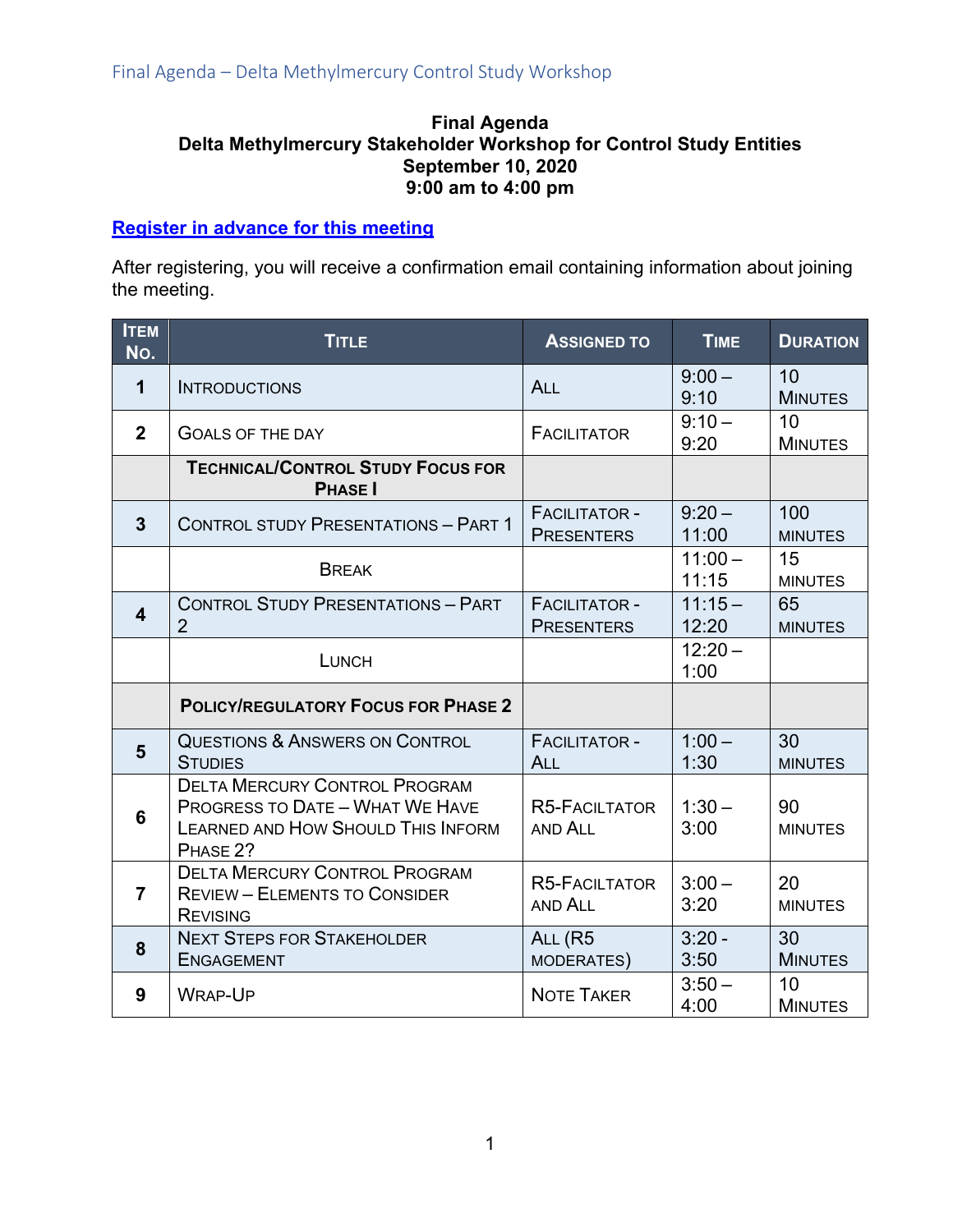| Item #1           |                                                          |
|-------------------|----------------------------------------------------------|
| Title of Topic:   | <b>Introductions</b>                                     |
| Assigned to:      | All                                                      |
| Time:             | $9:00 - 9:10$ (10 minutes)                               |
| Item Information: | 1. Roll Call                                             |
|                   | 2. Zoom orientation ('raise hand', mute, bathroom, etc.) |

| Item $#2$               |                                                                                                                                                                   |
|-------------------------|-------------------------------------------------------------------------------------------------------------------------------------------------------------------|
| Title of Topic:         | <b>Goals of the Day</b>                                                                                                                                           |
| Assigned to:            | Facilitator                                                                                                                                                       |
| Time:                   | $9:10 - 9:20$ (10 minutes)                                                                                                                                        |
| Background:             | The purpose of this item is to present goals for the day.                                                                                                         |
| <b>Desired Outcome:</b> | 1. Provide overview and key findings of the Control Studies<br>2. Initiate discussion of value for a Delta MeHg Phase 2 Stakeholder<br><b>Group/Working Group</b> |
| Attachments:            | 1. Excel Summary of one-page synopses<br>2. Charter and guiding principles developed for the Delta Mercury<br>Control Program (both can be found here)            |

| Item #3          |                                                                                                                                                                                                                                                                                                                                                                                                                                                                                                                                                                                                                                                |
|------------------|------------------------------------------------------------------------------------------------------------------------------------------------------------------------------------------------------------------------------------------------------------------------------------------------------------------------------------------------------------------------------------------------------------------------------------------------------------------------------------------------------------------------------------------------------------------------------------------------------------------------------------------------|
| Title of Topic:  | <b>Control Study Presentations - Part 1</b>                                                                                                                                                                                                                                                                                                                                                                                                                                                                                                                                                                                                    |
| Assigned to:     | Facilitator                                                                                                                                                                                                                                                                                                                                                                                                                                                                                                                                                                                                                                    |
| Time:            | $9:20 - 11:00$ (1 hour and 40 minutes)                                                                                                                                                                                                                                                                                                                                                                                                                                                                                                                                                                                                         |
| Background:      | The purpose of this item is to hear from control study participants from<br>the regulated community.                                                                                                                                                                                                                                                                                                                                                                                                                                                                                                                                           |
| Desired Outcome: | Control Study Speaker should provide brief overview of hypotheses,<br>findings, and recommendations (including anticipated changes).<br><b>Control Studies Reviewed by Review Panel:</b><br>1. CVCWA - SPG - 10 min<br>2. Deuel Vocational Institute – paper only<br>3. City of Sacramento - 5 min<br>4. City of Stockton/County of San Joaquin - 10 min<br>5. Port of Stockton - 5-min<br>6. Sacramento Stormwater Quality Partnership – 10 min<br>7. Contra Costa Clean Water Program – paper only<br>8. DWR - Tidal Wetlands (not reviewed by Review Panel yet) - 15 min<br>9. DWR – Open Water (not reviewed by Review Panel yet) – 20 min |
| Attachments:     | 1. Review Panel Report<br>2. Executive Summaries: One-page synopsis of each Control Study<br>3. Excel Summary of one-page synopses                                                                                                                                                                                                                                                                                                                                                                                                                                                                                                             |

**Break 11:00 – 11:15 a.m.**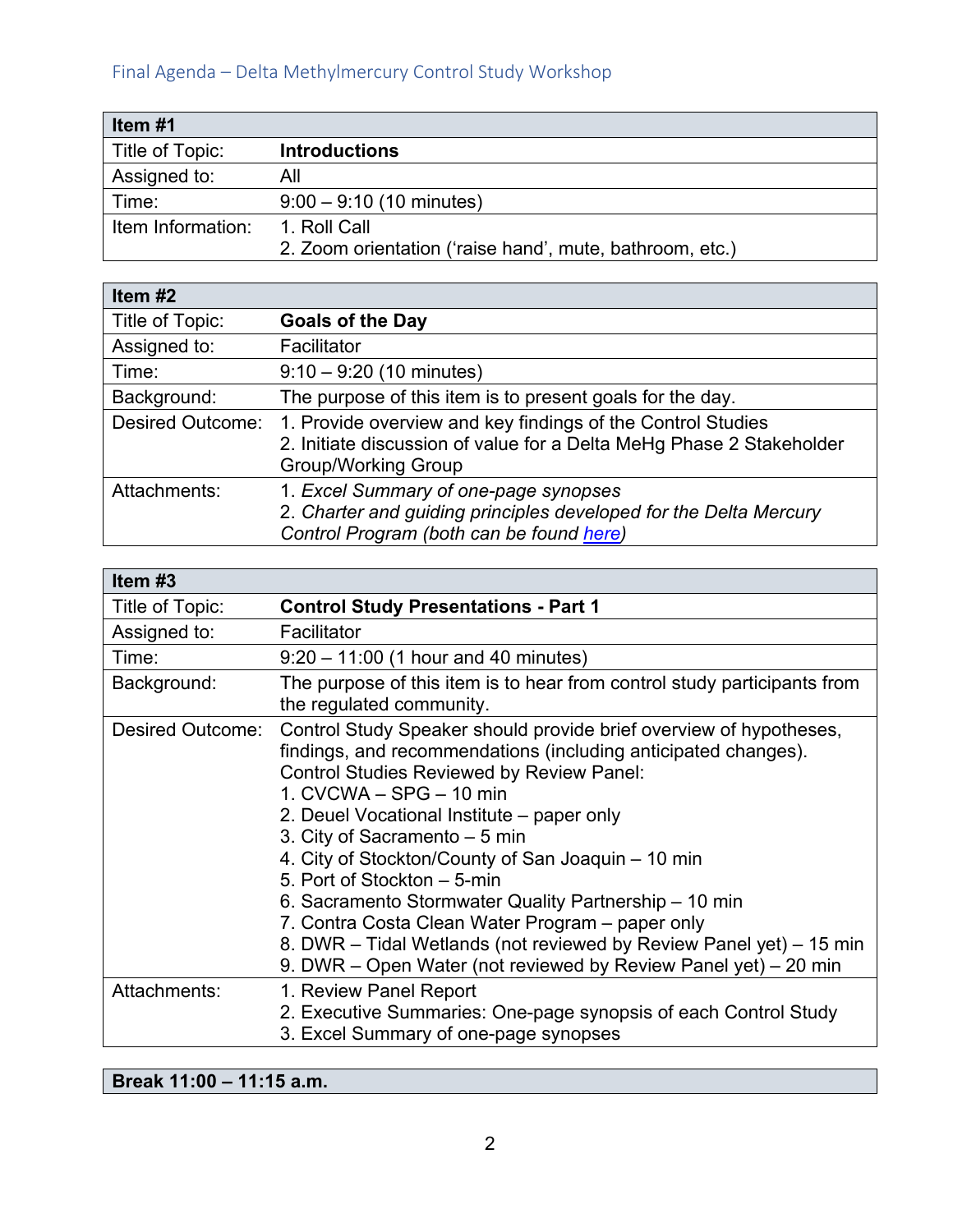| Item #4          |                                                                                                                                                                                                                                                                                                                                     |
|------------------|-------------------------------------------------------------------------------------------------------------------------------------------------------------------------------------------------------------------------------------------------------------------------------------------------------------------------------------|
| Title of Topic:  | <b>Control Study Presentations - Part 2</b>                                                                                                                                                                                                                                                                                         |
| Assigned to:     | Facilitator                                                                                                                                                                                                                                                                                                                         |
| Time:            | $11:15 - 12:20$ (1 hour and 5 minutes)                                                                                                                                                                                                                                                                                              |
| Background:      | The purpose of this item is to hear from additional control study<br>participants.                                                                                                                                                                                                                                                  |
| Desired Outcome: | Control study participants provide overview of hypotheses, findings,<br>and recommendations.<br>Control Studies Not Reviewed by Review Panel:<br>1. Dredging – USACE (10 min)<br>2. Agricultural Drainage - EPA/Tetra Tech (10 min)<br>3. BREW - USGS/BLM (15 min)<br>4. Cache Creek Settling Basin – DWR (status to date) (20 min) |
| Attachments:     | 1. Executive Summaries: One-page synopsis of each Control Study<br>2. Excel Summary of one-page synopses                                                                                                                                                                                                                            |

# **Lunch 12:20 – 1:00 p.m.**

| Item #5         |                                                                                                                                                                                                                     |
|-----------------|---------------------------------------------------------------------------------------------------------------------------------------------------------------------------------------------------------------------|
| Title of Topic: | <b>Questions and Answers on Control Studies</b>                                                                                                                                                                     |
| Assigned to:    | Facilitator                                                                                                                                                                                                         |
| Time:           | $1:00 - 1:30$ (30 minutes)                                                                                                                                                                                          |
| Background:     | The purpose of this item is to allow discussion among workshop<br>participants regarding the morning presentations and to provide a<br>history of stakeholder engagement while developing and throughout<br>Phase 1 |
|                 | Desired Outcome: Resolve questions on Control Studies - Deeper dive where needed.                                                                                                                                   |

| Item #6                 |                                                                                                                                                                                                                                                                                               |
|-------------------------|-----------------------------------------------------------------------------------------------------------------------------------------------------------------------------------------------------------------------------------------------------------------------------------------------|
| Title of Topic:         | Delta Mercury Control Program Progress to Date - What We Have<br><b>Learned and How Should This Inform Phase 2?</b>                                                                                                                                                                           |
| Assigned to:            | R5 with Facilitator                                                                                                                                                                                                                                                                           |
| Time:                   | $1:30 - 3:00$ (1 hour and 30 minutes)                                                                                                                                                                                                                                                         |
| Background:             | The purpose of this item is to provide the status of CVRWQCB efforts<br>and to have early discussions of the topic areas listed below. No final<br>determinations on the Basin Plan Amendment direction for Phase 2 will<br>be determined at this meeting.                                    |
| <b>Desired Outcome:</b> | CVRWQCB presentation and group discussion on significant findings<br>to date focusing on applicability to TMDL Review and Phase 2 potential<br>modifications/options.<br>1. Background, findings to date, review of TMDL components being<br>evaluated for Phase 2:<br>Linkage Analysis<br>а. |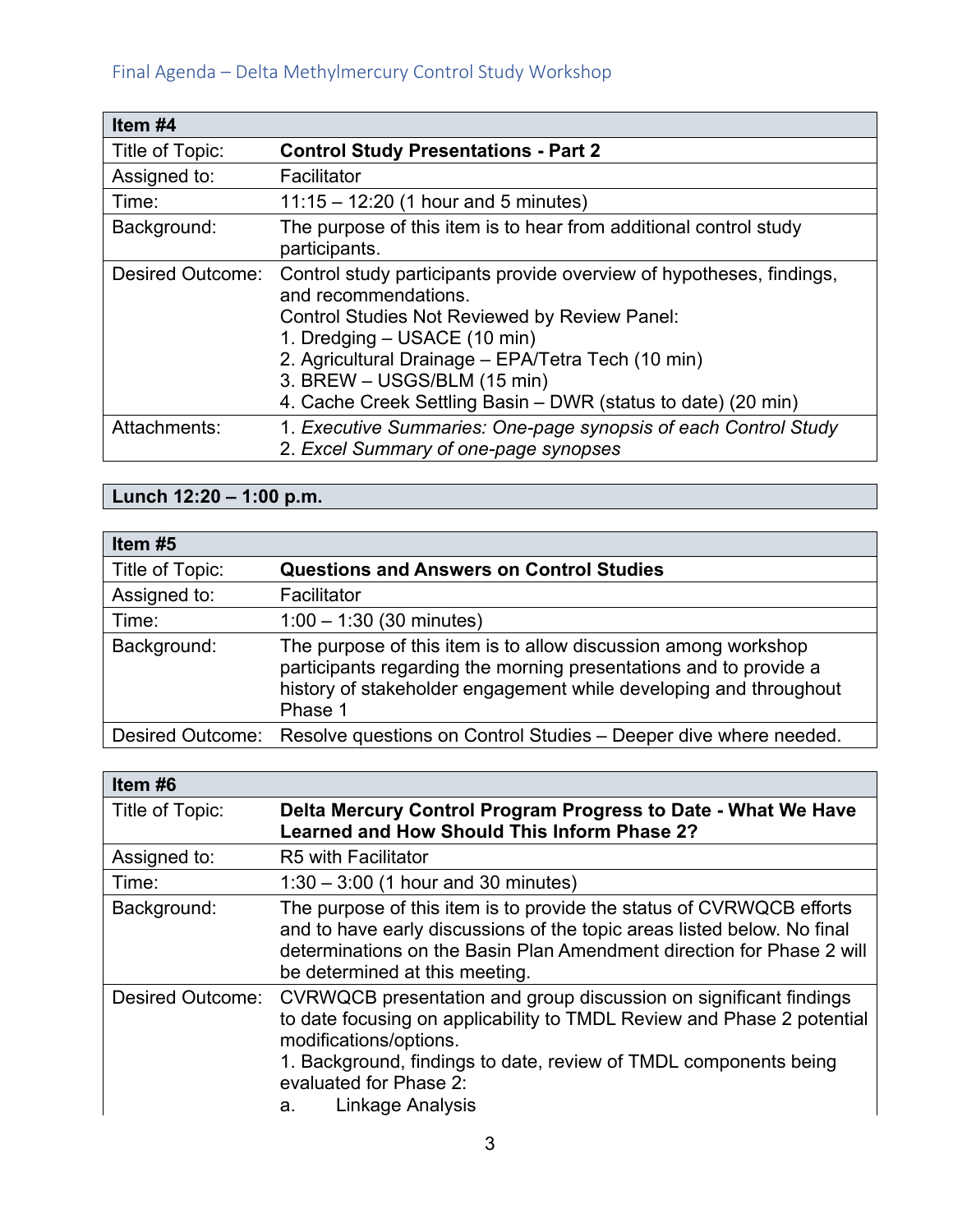|              | MeHg Goals & Objectives<br>b.                                    |
|--------------|------------------------------------------------------------------|
|              | Targets - Fish Tissue Objectives<br>C.                           |
|              | <b>Allocations</b><br>d.                                         |
|              | Management Practices and Schedules/Control Studies<br>е.         |
|              | Attainability of Targets and Allocations<br>f.                   |
|              | <b>Potential Public and Environmental Benefits/Impacts</b><br>g. |
|              | h.<br><b>Final Compliance Date</b>                               |
|              | <b>Mercury Offset Program</b>                                    |
|              | 2. Timeline for Phase 2 development                              |
|              | 3. Discussion                                                    |
| Attachments: | 1. CVRWQCB Anticipated Timeline                                  |
|              | 2. MERP Final Report                                             |
|              | 3. Link to Resolution/BPA                                        |

| Item #7          |                                                                                                                                                                                                                                                                                                                                                                                               |
|------------------|-----------------------------------------------------------------------------------------------------------------------------------------------------------------------------------------------------------------------------------------------------------------------------------------------------------------------------------------------------------------------------------------------|
| Title of Topic:  | Delta Mercury Control Program Review - Elements to Consider<br><b>Revising</b>                                                                                                                                                                                                                                                                                                                |
| Assigned to:     | <b>R5 with Facilitator</b>                                                                                                                                                                                                                                                                                                                                                                    |
| Time:            | $3:00 - 3:20$ (20 minutes)                                                                                                                                                                                                                                                                                                                                                                    |
| Background:      | The purpose of this item is to have early discussions of the topic areas<br>listed below. No final determinations on the Basin Plan Amendment<br>direction for Phase 2 will be determined at this meeting.                                                                                                                                                                                    |
| Desired Outcome: | Discuss TMDL components being evaluated for Phase 2:<br>1. Linkage Analysis<br>2. MeHg Goals & Objectives<br>3. Targets - Fish Tissue Objectives<br>4. Allocations<br>5. Management Practices and Schedules/Control Studies<br>6. Attainability of Targets and Allocations<br>7. Potential Public and Environmental Benefits/Impacts<br>8. Final Compliance Date<br>9. Mercury Offset Program |

| Item #8                 |                                                                                                                                                                                                                                |
|-------------------------|--------------------------------------------------------------------------------------------------------------------------------------------------------------------------------------------------------------------------------|
| Title of Topic:         | <b>Next Steps for Stakeholder Engagement</b>                                                                                                                                                                                   |
| Assigned to:            | Facilitator                                                                                                                                                                                                                    |
| Time:                   | $3:20 - 3:50$ (30 minutes)                                                                                                                                                                                                     |
| Background:             | The purpose of this item is to discuss future stakeholder involvement in<br>the Phase 2 TMDL development effort.                                                                                                               |
| <b>Desired Outcome:</b> | 1. Discuss value and goals for possible Working Group<br>2. Review the MeHg Phase 2 timeline, milestones, and roles for<br>engagement of various groups (Planning Committee/Review<br>Panel/Advisory Panel/Stakeholder Group). |